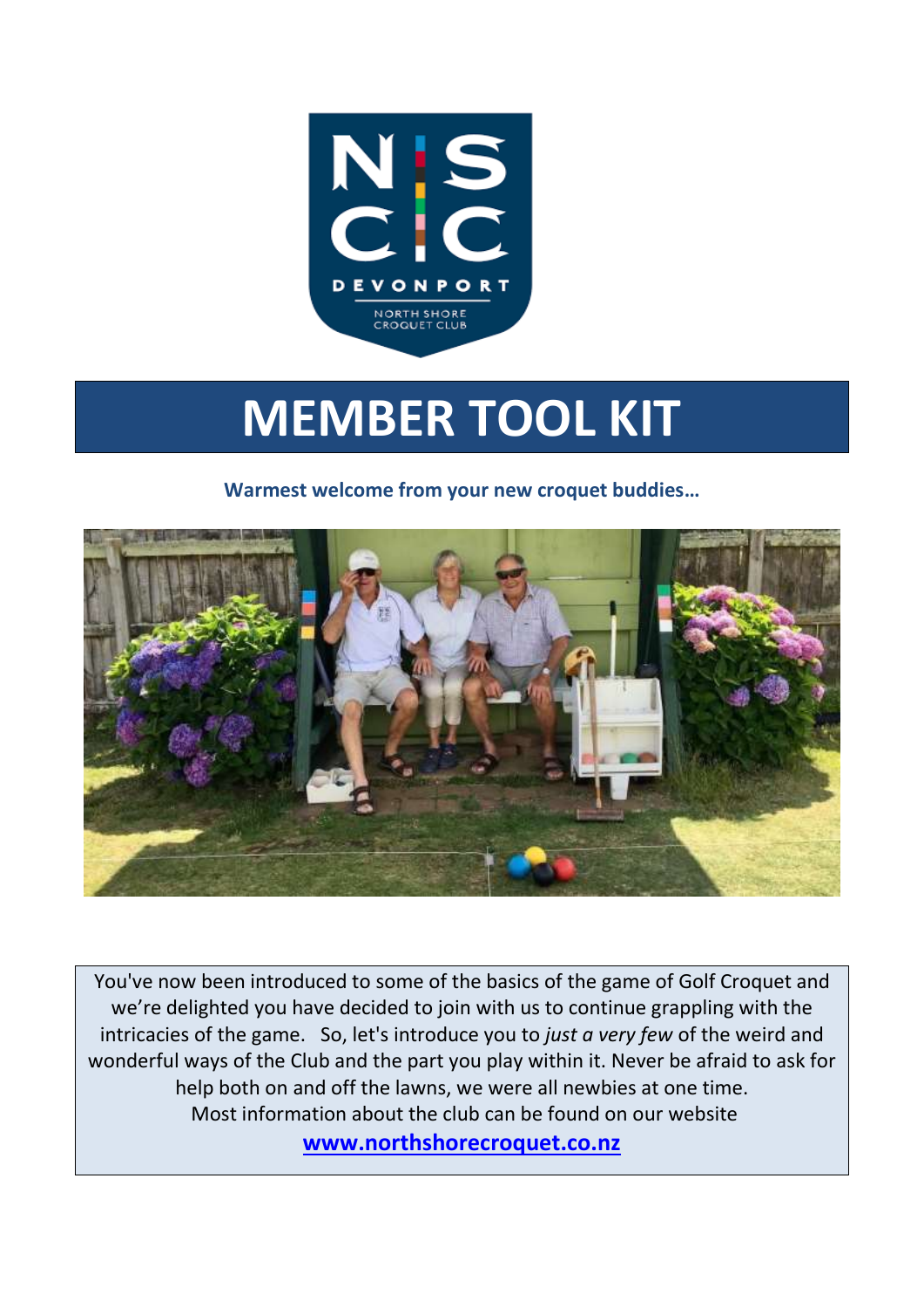# **COVID-19 Protocols**

We recommend the wearing of masks indoors wherever it is practicable and following recommended distancing. Please keep up to date with the current Government protocols as they apply to our situation.

# **Clubhouse & Shed Access**

A Clubhouse key will be issued to you *–* as well as opening the front door to the clubhouse, it also opens the front gate and both green sheds where you will find the hoop and ball trolleys. The clubhouse door is fitted with a deadbolt; if you are last to leave, please use your key on the inside of the lock and turn until the green slot turns red PLUS lock the main gate. Please note **keys are not to be shared with non-members**; we have a duty of care over our valuable historic building and its contents. When you resign – please return your key to the Membership Co-ordinator or a committee member.

# **Club Days**

We have set Club days which are for members only, these are:

#### **Monday and Wednesday at 1.30pm Thursday and Saturday at 9.30am**

First members to arrive please open the Clubhouse and, once you feel comfortable with the process, start to set up lawns. Trolleys for Lawns **A, B** and **C** are stored in the small green shed near the clubhouse, and for Lawn **D** trolley is stored in the large green mowing shed; the rationale for this being these trolleys are HEAVY when laden so shortest distance travelled is best. (Pegs are also stored in the sheds.)

# **Thursday and Saturday morning play**

**Members should arrive at the Club at least 15 minutes before play to put their names in the draw.** This is done by taking your personalised name 'tag' from the board just inside the clubhouse door and placing it on the table alongside the others. Then please help with set up of lawns. The draw is made at approximately 20 minutes past so that play can commence on time. At the end of play (whether you stay for one game or two), replace your name tag on its hook before you leave (the board is alphabetised by first name). We aim to have a tea break midway through the morning.



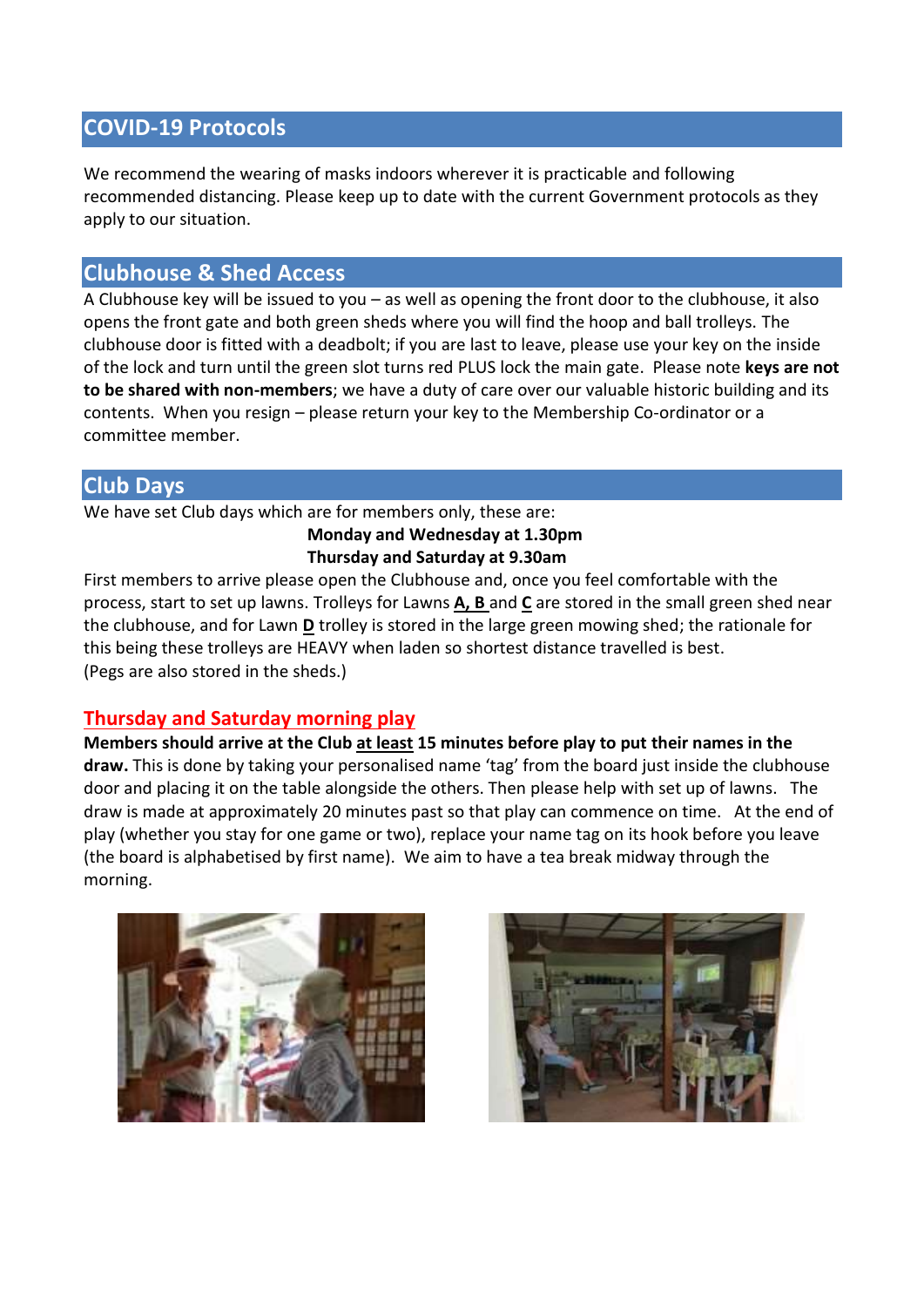Some people choose to leave after a cuppa, others stay on to play another game for a second draw. You are invited to pitch in to make tea / coffee (first to arrive usually turns on the urn or - in winter when there are few players - the hot water jug). All members are asked to put dirty cups etc. in the dishwasher before they leave; we have no invisible pixies in our Club to do this for you! Eventually you will feel comfortable enough to operate the dishwasher, instructions are on the front door and a laminated sheet on the bench informs us when dishes are clean or dirty; when clean please empty the dishwasher and put contents away, don't wait to be asked, it's easy if we all share the task. Members are asked to contribute around 50 cents per cup. This is run on an honesty system and most members prefer to pay a few dollars at a time. Put your money in the round tin (with slot in its lid) to be found in the kitchen. Feel free to bring along the odd packet of biscuits to share, this helps keep costs down. Last players to leave are responsible for ensuring all hoops / balls and trolleys are back in the appropriate shed, the kitchen is left tidy, and Clubhouse and sheds securely locked.

**Please note:** Thursday and Saturday Club days are not the time to bring along a potential member for an initial try-out. They need an introductory lesson or two (either individually or as part of a group) from one of the more experienced club members.





## **Monday and Wednesday afternoon play**

At the present time there is no draw but if these times suit you do turn up and fellow players will include you and make you welcome. Last to leave are responsible for the security of equipment and the Clubhouse.

## **Casual Play**

Now that you are a member you are entitled to come down and use the lawns at any time when they are not otherwise in use for tournaments, coaching, private (fundraising) functions, lawn mowing, spraying etc. We strongly recommend you go to the website and check the Club Calendar of Events to ensure the lawns are available. For the appropriate set-up of the lawns and removal / packing away of hoops, plus advice on when lawns are suitable to use, make sure you have received instruction from an experienced member first. Read on to expand and refresh what you have been told.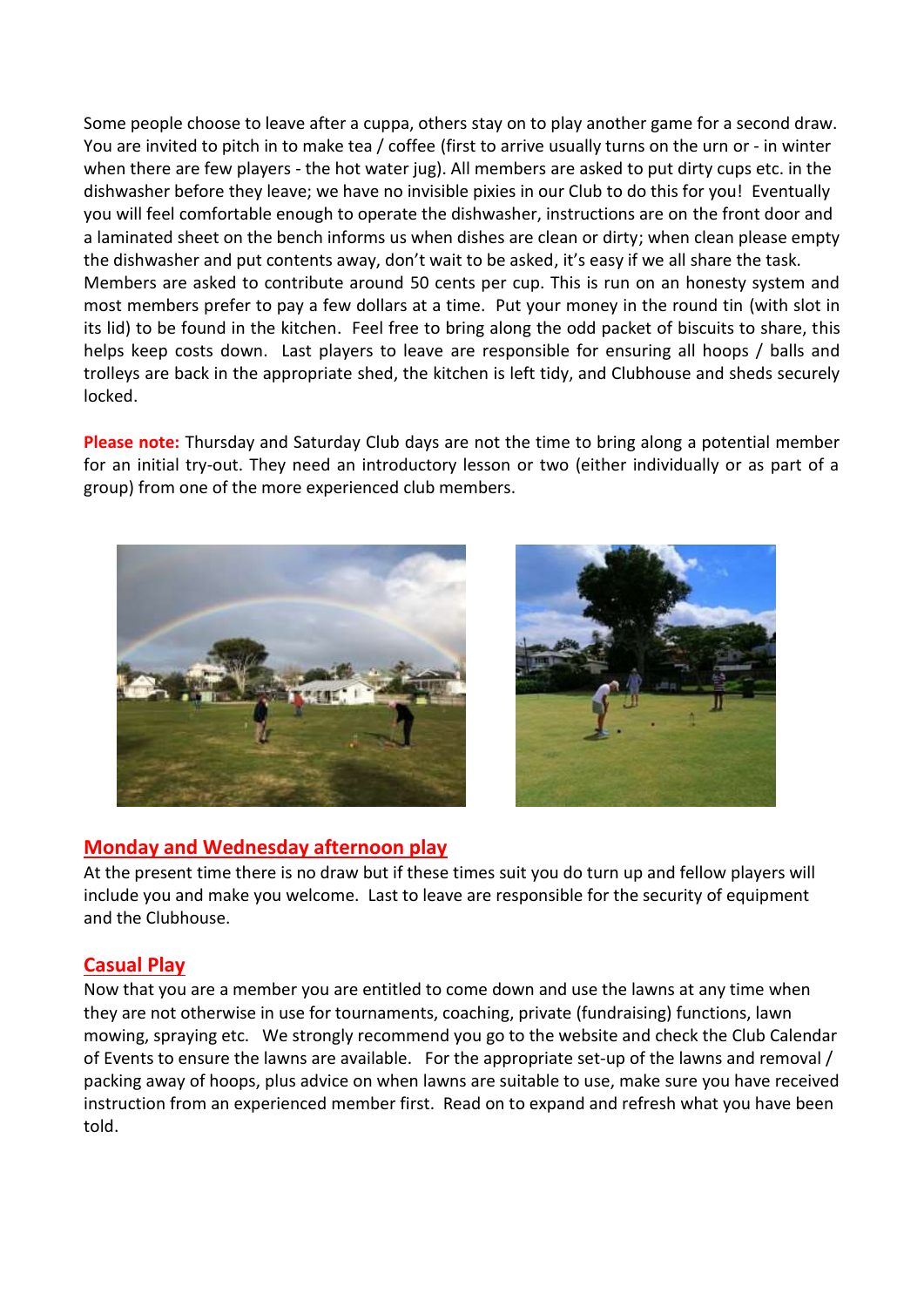## **Clubhouse**

Sometime prior to 1931 this building was moved to its present site for use by North Shore Croquet Club when it relocated here and opened under its new name in 1931. This building was moved from the adjacent Racing Club (situated where Waitemata Golf Course is now) when the Racing Club wound up and is believed to originally have been a 'tack room' or 'jockeys' changing room', the story varies. This building has undergone several changes since it arrived at No. 1 Wairoa Road. A brief timeline and some photos are displayed on the wall in the Clubhouse; do have a look next time you are at the Club.



Of interest in the Clubhouse is the display of Cups, Honours Boards, etc which track the achievements both on the lawns and off, highlighting sporting prowess and the hard work by club members which ensure the longevity of organisations such as ours. Trophies and Boards on the left-hand wall (from the doorway) trace achievements of those playing Association Croquet (AC) as well as records of committee officials over the years, and the right-hand wall, - where we have fewer trophies and Boards - reflects the growth of the Golf Croquet (GC) game which gradually took ascendance over AC around 10 years ago.

## **Lockers**

If you wish, a locker is available for your use to store your mallet and/or other belongings. You will find a list of Club lockers on the noticeboard in the kitchen; choose a vacant space and add your name.

# **Emergency Contact Numbers**

On the Membership Application form**,** you were asked to supply an **emergency contact phone number** to be used if you have a serious mishap at the club. This is kept at the front of the second drawer of the filing cabinet if you ever need to access the information of another club member.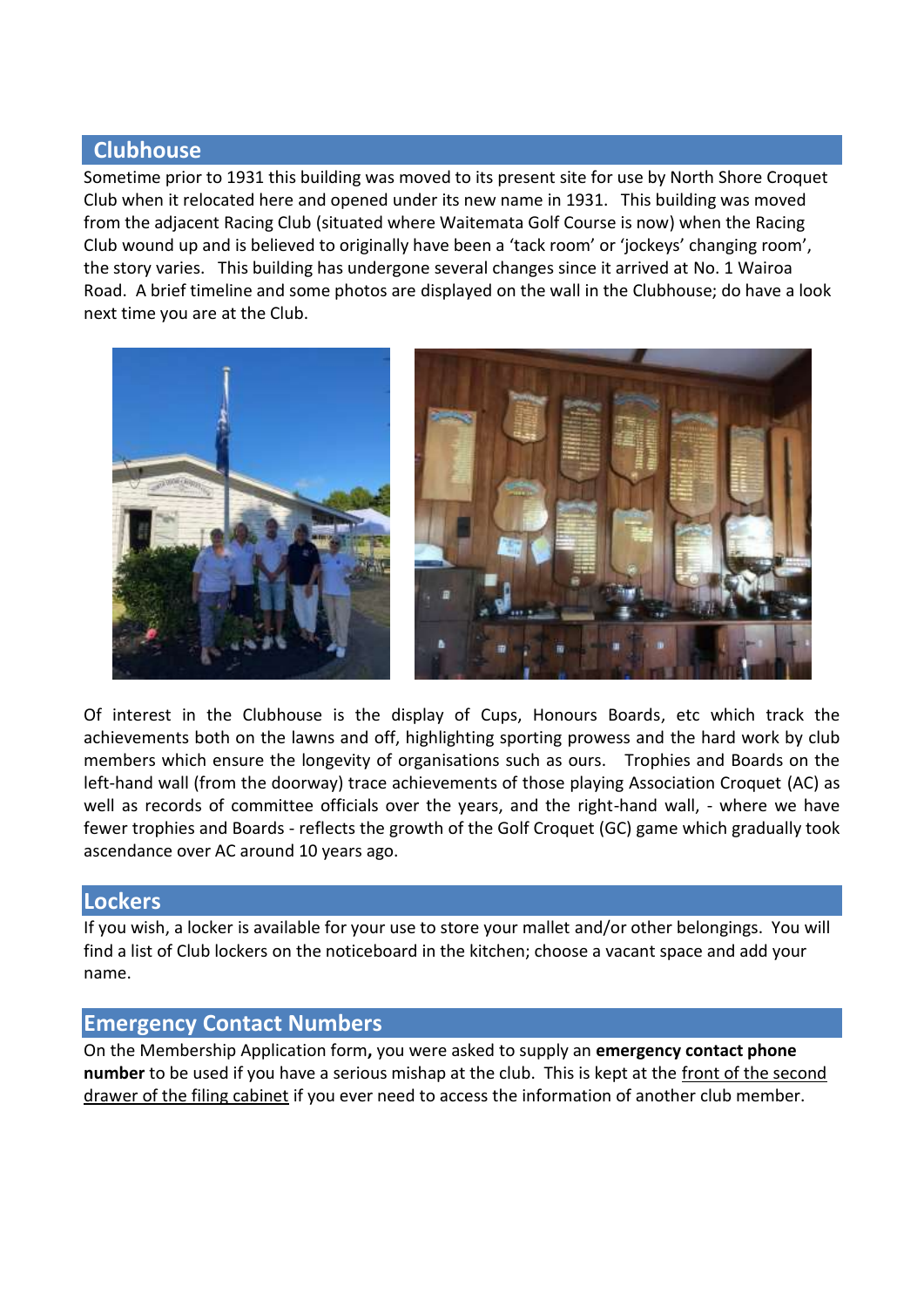## **First Aid**

Basic first aid supplies are kept in the clubhouse, in a glass-faced cabinet marked with a **red cross.** If there is an incident of a medical nature, whether it can be dealt with by member/s or needs assistance from St Johns, an Accident Register must be filled in; this is located on top of the First Aid cabinet. The nearest defibrillator to the Club is located at Waitemata Golf Club (turn right out of the Club gate). It is situated on the wall in the covered walkway between the two golf club buildings. **For a life-threatening emergency, dial 111 - location is # 3 Wairoa Road, Narrow Neck.** 

## **Visitors**



If you bring along a visitor or visitors, they **must sign the RED Visitors' Book when they arrive;** this can be found on the table by the front door. Please assist visitors to state what type of visitor they are  $-$  'casual' visitor accompanying a Club member, a member from another Club, or someone interested in trying the game with the view to becoming a member. For information on any applicable fees and how they should be paid please consult the instructions on the inside cover of the Book. And sometimes someone will just wander off the street to make enquiries, after ascertaining

their purpose please also note their details in the book so that the appropriate committee member can follow up. (Thursday/Saturday Club Days are not the time to bring along a raw beginner)

## **Lawns and Surrounds**

By far the largest item of Expenditure in the Club's budget is, the LAWNS. Currently we anticipate spending around \$15,000 on lawn maintenance in the next financial year. Add to that our recent purchase of a \$16,000 mower (part funded by a significant donation) and the consequent need to enlarge the door of the mowing shed; you will understand why we emphasise the need to treat the lawns with great respect.



*Old lawn mowers but it's the young helpers*



*we are focussing on! New Mower with all the bells and whistles!*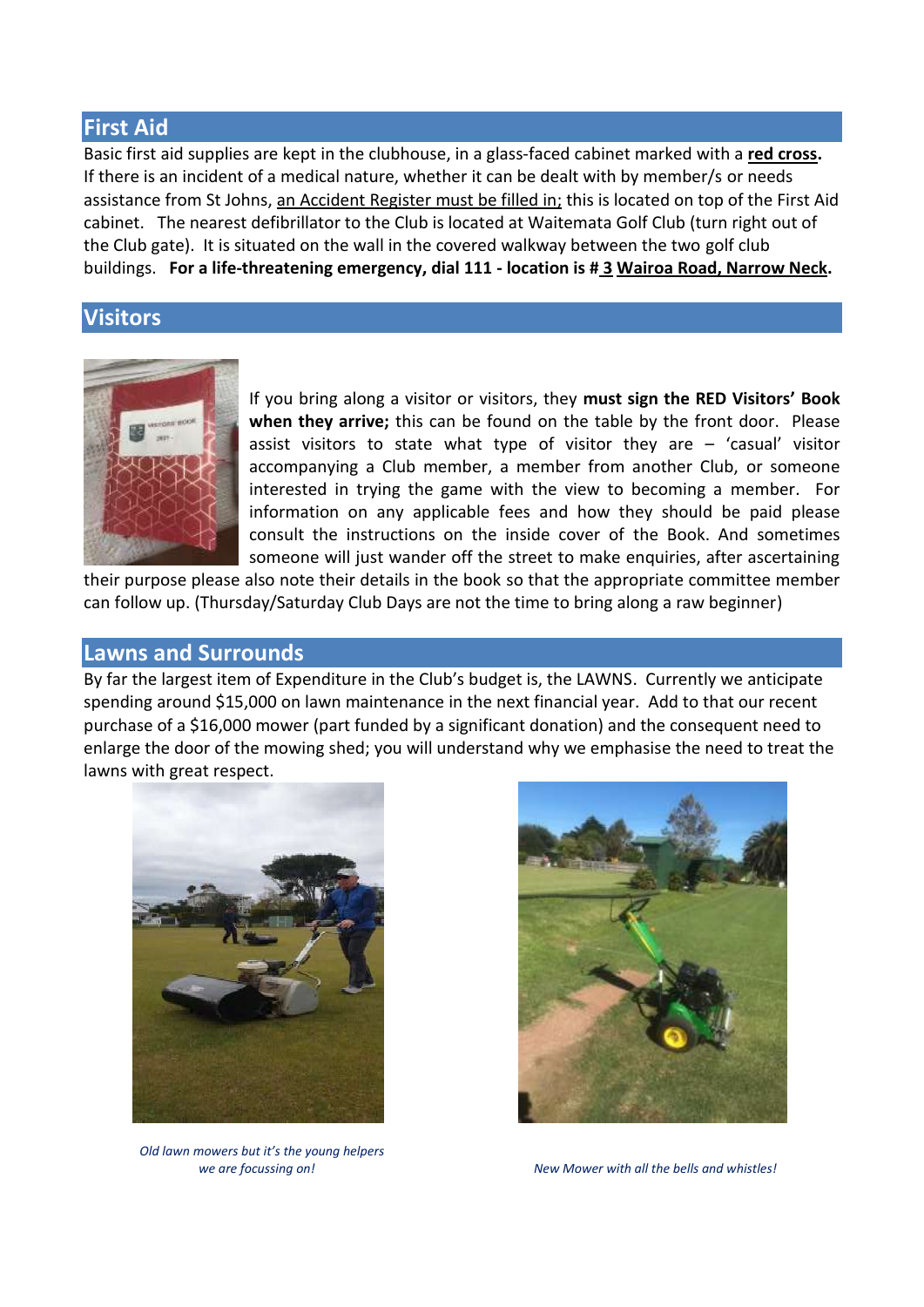#### **Maintenance of lawns:**

Each year the lawns need to be fertilised, weed sprayed, spot-levelled, irrigated, hand weeded, mown weekly - or twice-weekly in summer.

Many of the tasks which club members assisted with in the past have now been handed over to professional lawn maintenance teams; rules have been tightened around spraying, fertilising etc. Nevertheless, there are numerous tasks where Club members can lend a hand, please be willing to assist where you can if need be.

#### **Lawn Set-up in advance of play:**

*The following may at first seem long-winded and complicated but as you assist more experienced players to set up the hoops the information will become clearer and if you happen to be the most experienced player on the day you will know how the job is done!* 

- The hoops are set into the holes in a particular order, with the blue-topped hoop being the first one for a player to 'run' (go through and score a point), the red-topped hoop situated at the 3<sup>rd</sup> hole (in a clockwise direction and diagonally opposite, blue-topped Hoop 1).
- Some other clubs set up/orient their lawn in a different direction to us (all croquet lawns are set up oriented to the South boundary, play commencing at the SE corner - but they can appear back-to-front!). For ease of understanding for those who don't know where South is at the Club, it runs approximately in line with the walkway so play commences at a 'shelter shed' (SE corner) along this boundary, hitting off from that position towards Hoop 1 (blue top) – and you are quite correct, Lawn C has no shelter at that position!
- Sometimes when setting up the hoops, the 'carrot' will protrude further, this might be because there is water in the hole or the hoops have been recently moved (see below) and the fit is tighter than usual, in these circumstances only the rubber mallet should be used to facilitate a better 'fit'.



 *Quadway hoop showing 'carrot' Set up of hoop showing correct positioning* 



- The quadway hoops we use are moved to a different location every so often to ensure they remain tight within their hole (created by something called a 'dibber'), and to cut down on overuse of certain sections of the lawn (the creation of 'rabbit runs' for example). The relocation of the hoops is an exacting process so you will understand the insistence on treating the set-up with respect.
- When the hoops seem too loose in their holes some sphagnum moss should be used to pack the hole to ensure a tighter fit, a container of said moss is kept in the mower shed near the front door.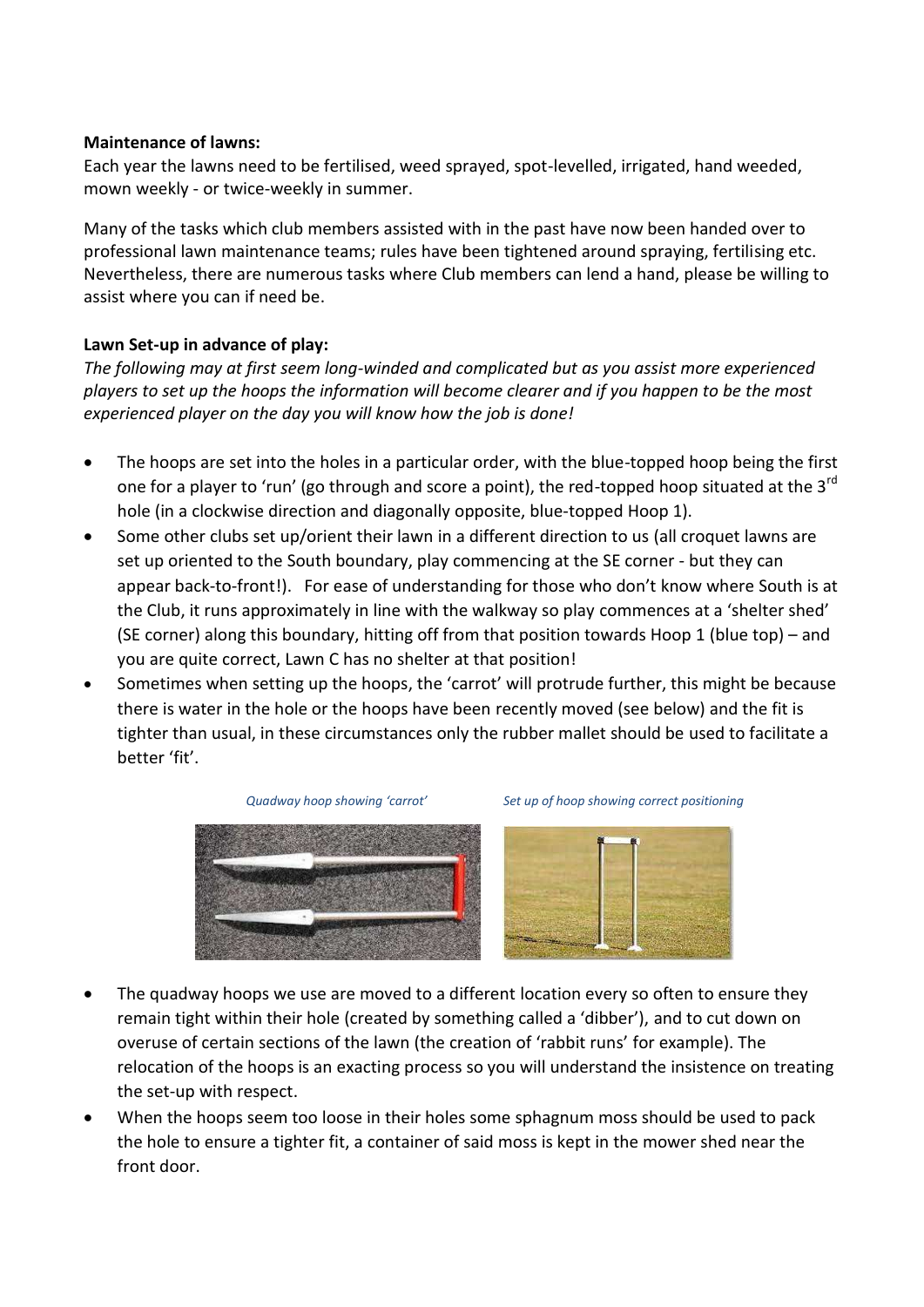## **Lawn Care during play:**

'Jump Shots' are not permitted during the winter months when the lawns are vulnerable and easily damaged. In any case this is not a shot you will be learning or using in the early months at the Club.



When it is time to learn how to do a jump shot and for ongoing practice, a couple of hoops have been set up outside the end of Lawn D, please perfect your shots there!

If while making any shot, a player's mallet hits the lawn, the player must immediately inspect the lawn; (often the mallet has just grazed the grass and no damage has resulted), however, sometimes the turf is affected, and a repair must be made immediately. Do not just stamp down on the area and hope no-one noticed, instead very carefully unfurl the damaged grass, and lay it back in its original position, after which tamp it gently back into place, in this way the turf can more quickly repair itself. (There are consequences during the game for this damage, a more experienced player will explain how play is affected; this information can also be found in the 'WCF Rules of Golf Croquet' Book, copies of which can be found in the Clubhouse.)

#### **Lawns too wet to play.**



Sometimes, it is not always clear when the lawns are unsuitable for play; obviously great puddles of water are a pretty fair indicator to stay off the lawns, but sometimes at a glance the lawn appears okay, that's when the 'squelch' test should be applied, as illustrated. If the lawn sounds 'squelchy' and water extrudes from underfoot, that indicates the lawns are not suitable for play. Some lawns

may drain better than others so do try them all. If lawns do not pass muster but the day is clear and no more rain threatens then by all means come back a few hours later and repeat the process, this time you might strike it lucky! After the Clubhouse, the lawns are our most precious asset; please treat them with the respect they deserve.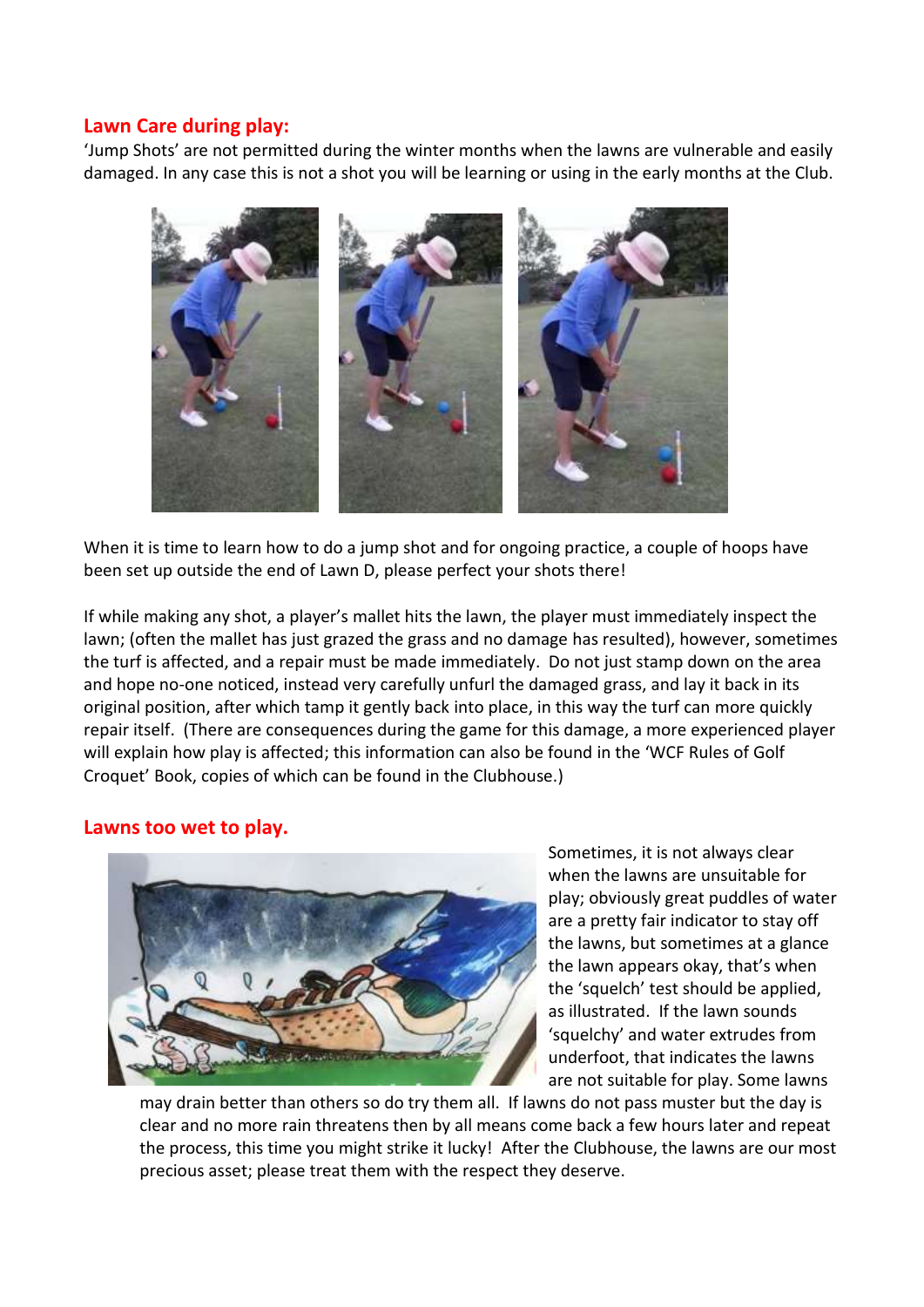## **Removal of Hoops at end of play**

Under no circumstances is a player permitted to 'wriggle' the hoop back and forth when attempting to remove it from its hole. If a hoop does not lift cleanly from its hole on the first attempt - when pulled directly upward from above - then the hoop lifter must be used.



## **Lines**

For various reasons, our Club continues to use plastic lines to mark the boundaries of each lawn; these need to be lifted at the end of a game when the mowing team are due, then replaced once mowing is complete (mowing occurs twice weekly in summer). If you are asked to do this either before or after a game, please assist. A member will show you how to replace the lines.

#### **Lawn Surrounds**

We don't have a budget item to cover any of this work so it's down to us on the whole to keep the surrounds tidy; over the past years a handful of members have helped here and more assistance is always needed, do let us know if you can help. Half a dozen or so members make relatively light work of the annual pruning of the hydrangea bushes, and the wonderful blooms that result are admired by members and passers-by alike. (Sometimes helpers are rewarded by scones with a cuppa afterwards!).



For many years we have been grateful for the assistance of workers from the Corrections Department Community Workers Scheme; they have been able to tackle some of the heavier tasks such as vine pruning, edge trimming, house washing, moving dirt, digging out fence posts, water blasting seats, painting, etc. etc. – if we ask they usually help. The scheme is not currently operating due to Covid-19 restrictions, but we are hopeful the programme will recommence later in 2022.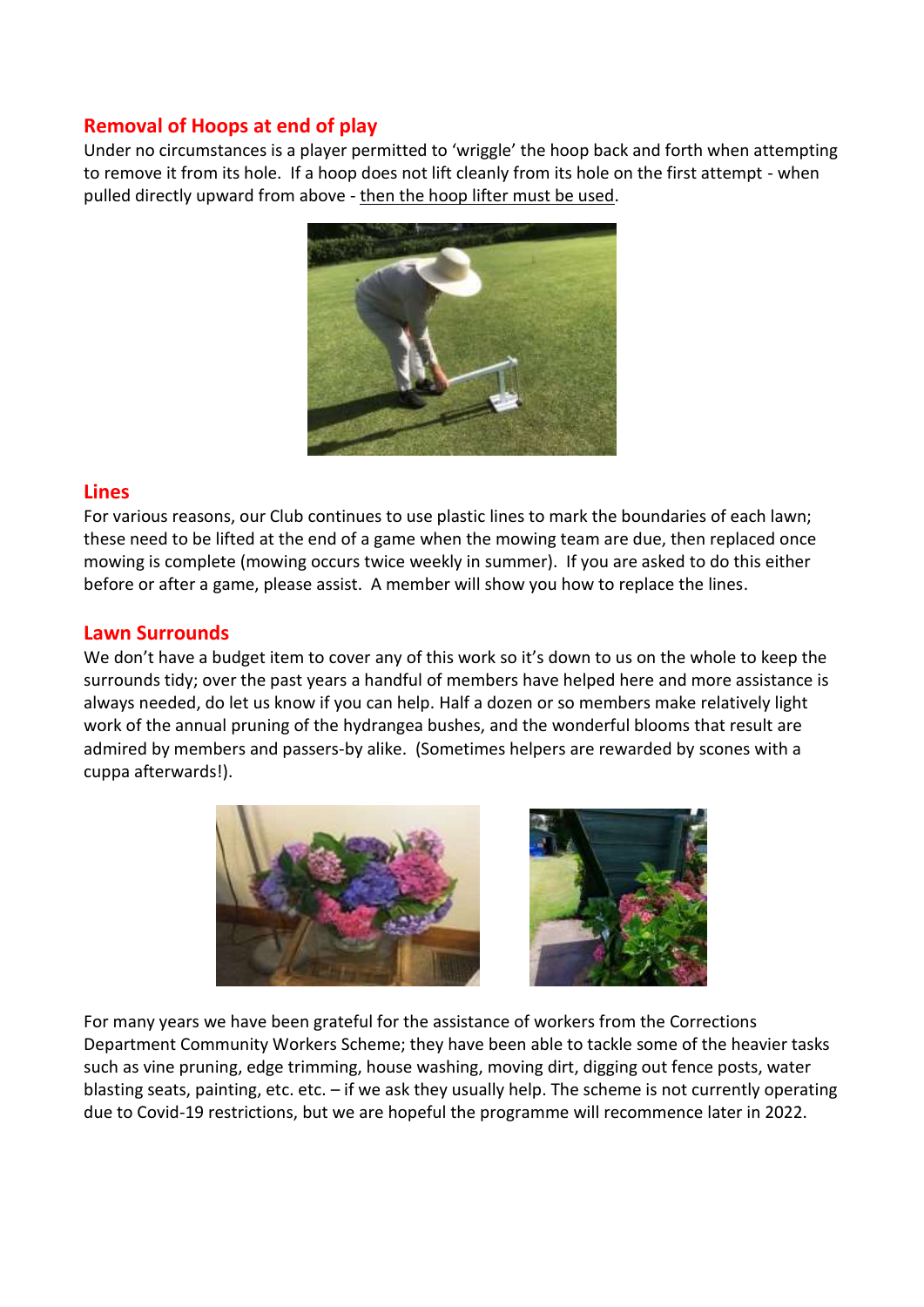# **'The WCF Rules of Golf Croquet' Book**

It is not the function of this document to explain the game – individual tuition by an experienced club member, from time-to-time group coaching, watching videos online, club play, private practice etc are recommended. The Club has copies of the Rules Book if you want to consult the Rules. This information is also contained on-line, see (Croquet New Zealand) website amongst others.

# **Mallets**



In the early days of trying out the game and then membership, newbies use the Club's supply of mallets and in this way can get an idea, for example, of the length of the shaft, the weight of the head etc; and then gradually move on to the purchase of their own. Talking to other club members can assist you when making enquiries and decisions to purchase your own mallet.

There are several excellent mallet makers in New Zealand; a popular choice particularly at our Club is Wood Mallets (located in Central Hawkes Bay). Terminator Mallets, based in Nelson, are also popular at other clubs and there is a mallet in the clubroom you can try). Plus, RP Mallets (Ray Puckett) mallet, trading under the name Numero Uno Mallets situated in Katikati. There are other makers and some excellent websites to browse.

# **Some Do's and Don'ts whilst on the Lawns**

- **Players are asked not to use cell phones during play**; if you need to be available for a call, please ask other players on the lawn if an exception can be made.
- **When double-banking** (two games on the same lawn) always be aware of the other game and try not to impede their play.
- **Be mindful of your language whilst on the lawns this may distract other players.**
- **Discussing a player's strategy** within their hearing when they are preparing to take a shot is a 'no-no', keep this till after a shot has been taken - whispering can carry quite a long way!
- **Where players waiting their turn can/cannot stand**



Because players standing in the 'v' zone can affect the concentration and ability of the player preparing to take their shot – for example possible intimidation (can happen!), distraction, or impedance of flow of ball – players when moving forward to stand nearer their own ball are asked to stay out of the sightlines as illustrated, approximately '8 to 2' on a clockface.

 **Take care not to cast your shadow** on the person in play, the ball they are aiming at and/or the hoop.